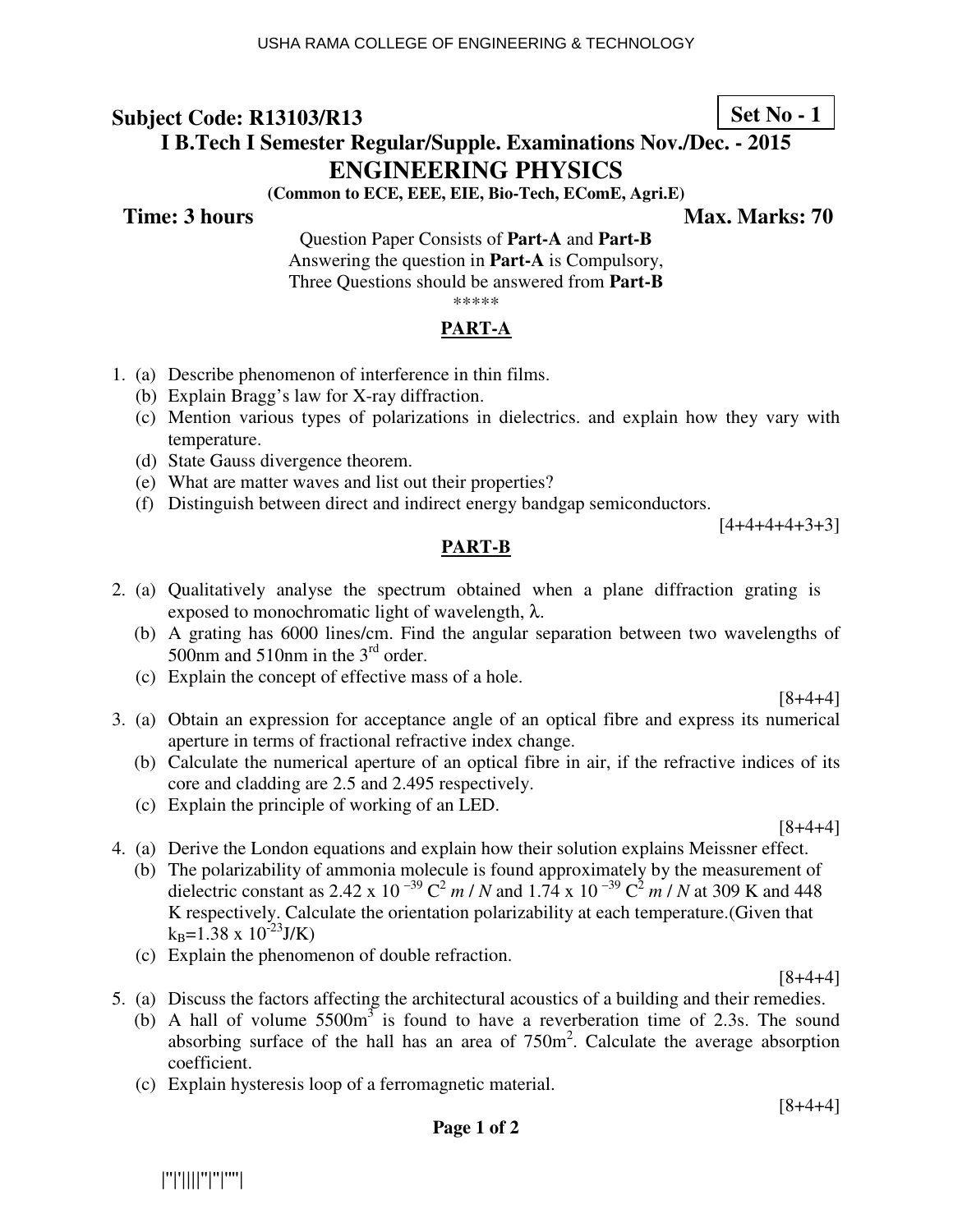- 6. (a) Derive an expression for density of energy states in metals.
	- (b) The density and atomic weight of copper are 8900 kg/m<sup>3</sup> and 63.5. The relaxation time of electrons in Cu at  $300K$  is  $10^{-14}$  s. Calculate the electrical conductivity of copper.
	- (c) Express Maxwell's equations in differential form.

 $[8+4+4]$ 

- 7. (a) What is Hall Effect? Deduce an expression for Hall coefficient.
	- (b) An n-type semiconducting specimen has a Hall coefficient of  $3.66 \times 10^{-11} \text{m}^3/\text{As}$ . The conductivity of the specimen is found to be 112 x  $10^7 \Omega^{-1}$ m<sup>-1</sup>. Calculate the charge carrier density and the electron mobility at room temperature.
	- (c) Distinguish between spontaneous and stimulated emissions.

[8+4+4]

\*\*\*\*\*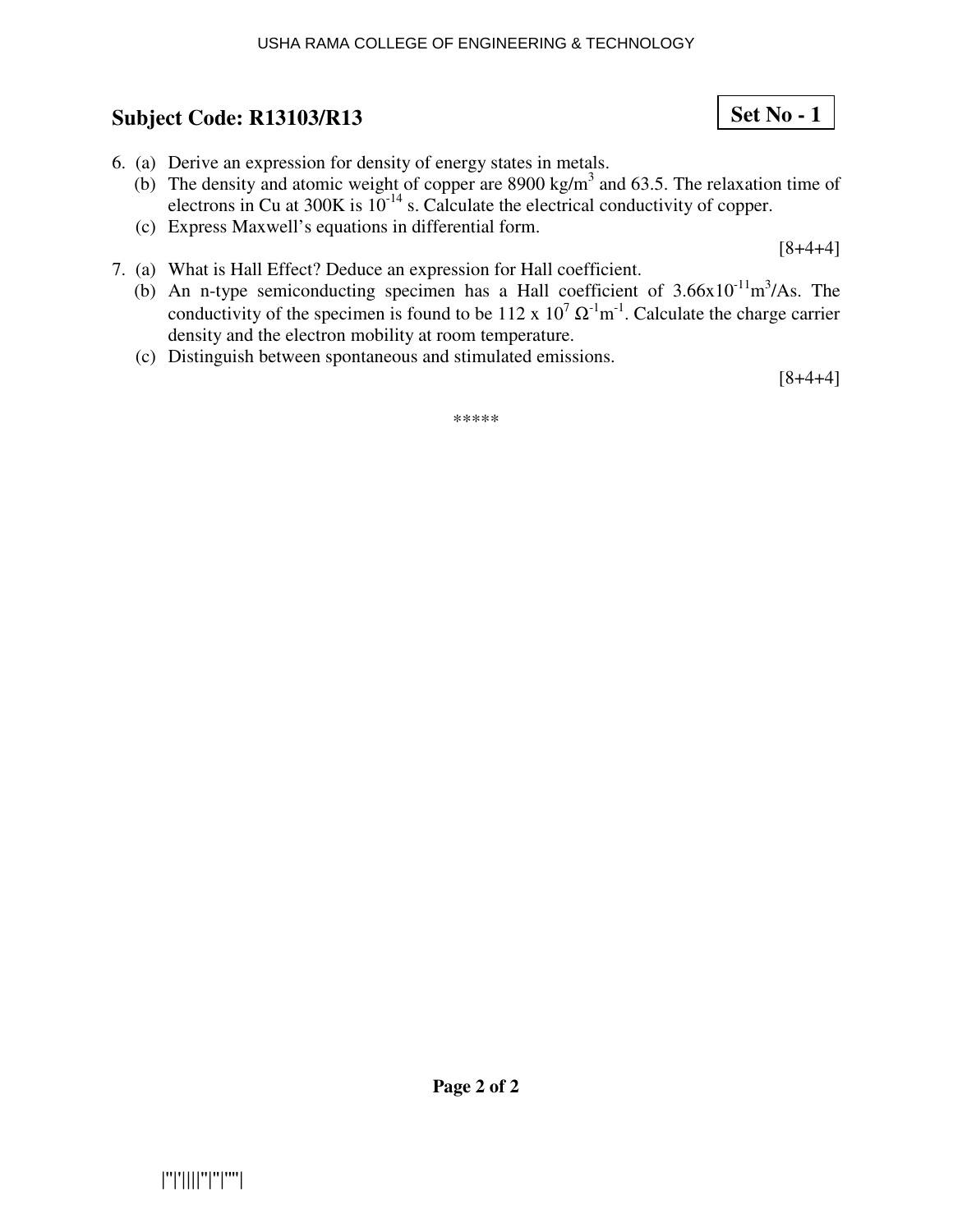# **I B. Tech I Semester Regular/Supple. Examinations Nov./Dec. - 2015 ENGINEERING PHYSICS**

**(Common to ECE, EEE, EIE, Bio-Tech, EComE, Agri.E)** 

**Time: 3 hours Max. Marks: 70 Max. Marks: 70** 

Question Paper Consists of **Part-A** and **Part-B** Answering the question in **Part-A** is Compulsory, Three Questions should be answered from **Part-B**

\*\*\*\*\*

#### **PART-A**

- 1. (a) Explain why the central fringe in Newton's rings is dark in the case of reflected system.
	- (b) How light waves are guided in an optical fibre? Explain.
	- (c) Distinguish between Type-I and Type-II superconductors
	- (d) State and explain Stoke's theorem.
	- (e) Explain the concept of the effective mass of an electron.
	- (f) Write short notes on drift and diffusion currents.

 $[4+4+4+4+3+3]$ 

#### **PART-B**

- 2. (a) Explain Rayleigh's criterion for resolution. Obtain an expression for the resolving power of a diffraction grating.
	- (b) A grating of width 2inches is ruled with 15000 lines per inch. Find the smallest wavelength separation that can be resolved in second order at a mean wavelength of 500nm.
	- (c) Describe conductivity in an intrinsic semiconductor

 $[8+4+4]$ 

- 3. (a) Explain the construction and working of He-Ne laser with energy level diagram. What are the merits of He-Ne laser?
	- (b) An optical fibre has a core of refractive index 1.5 and a cladding of refractive index 1.45. The diameter of the core of the fibre is 100µm and the medium surrounding the fibre is air. Determine (i) Numerical Aperture (ii) Acceptance angle
	- (c) Describe the principle behind working of a Photoconductor.

 $[8+4+4]$ 

[8+4+4]

- 4. (a) Explain the phenomenon of superconductivity. Outline the BCS theory of superconductivity.
	- (b) Determine the critical current for a wire having diameter of 1mm at 4.2K. Critical temperature of the material is 8K and  $H_C$  at 0K is 6 x 10<sup>4</sup> A/m.
	- (c) Distinguish between a polarized light and an unpolarized light.
- 5. (a) Define sound absorption coefficient of a material and describe a method for its determination.
	- (b) A hall has a volume of  $2265m<sup>3</sup>$  and its total absorption is equivalent to  $92.9m<sup>2</sup>$  of open window. What will be the effect on reverberation time if audience fill the hall and thereby increase the absorption by another  $92.9 \text{m}^2$ .
	- (c) Enumerate the properties of paramagnetic materials.

 $[8+4+4]$ 

**Page 1 of 2** 

|''|'||||''|''|''''|

# **Set No - 2**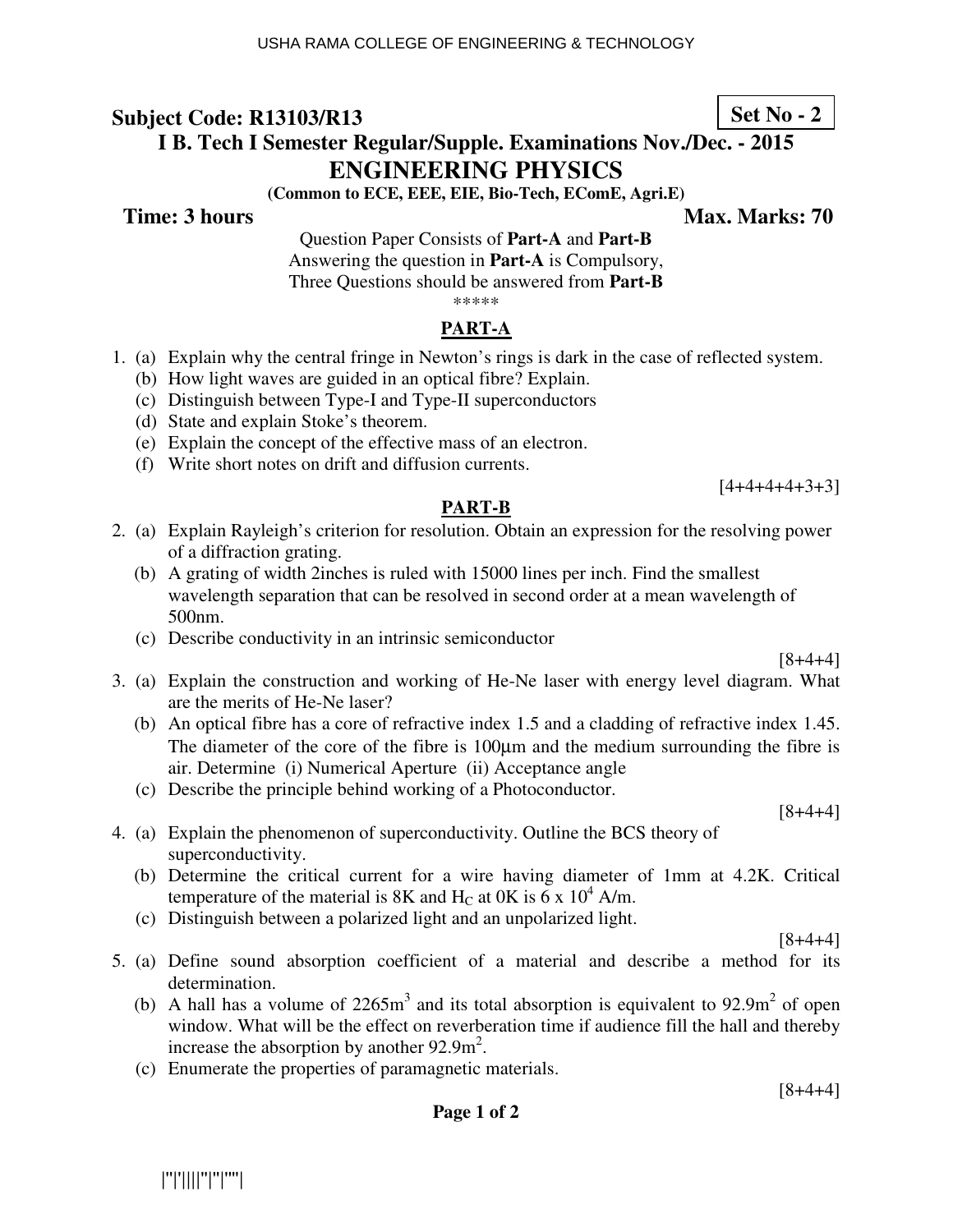#### USHA RAMA COLLEGE OF ENGINEERING & TECHNOLOGY

# **Subject Code: R13103/R13**

- 6. (a) Explain Fermi-Dirac distribution function. Describe how the Fermi function varies with temperature.
	- (b) Find the relaxation time of conduction electrons in a metal of resistivity 1.54 x  $10^{-8}$  $\Omega$ m if the metal has  $5.8 \times 10^{28}$  conduction electrons/m<sup>3</sup>.
	- (c) Express Maxwell's equations in integral form.

[8+4+4]

**Set No - 2**

- 7. (a) Obtain an expression for carrier concentration in an intrinsic semiconductor.
	- (b) Calculate the intrinsic carrier concentration of Ge at 300K using the data  $E_g=0.7eV$ , and effective mass of electron and hole is  $0.55m_e$  and  $0.37m_e$  respectively.
	- (c) What are Miller indices? Explain.

[8+4+4]

\*\*\*\*\*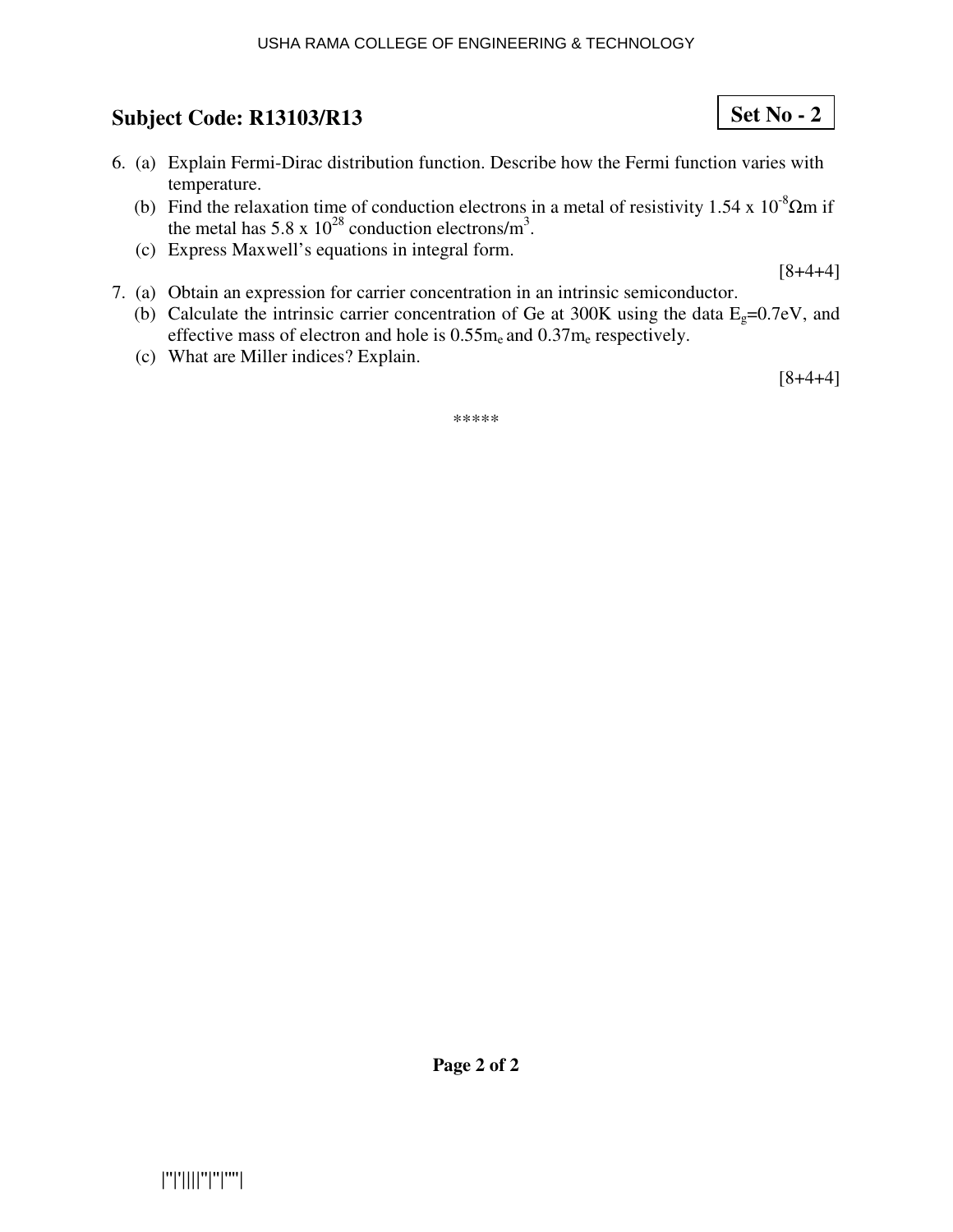# **I B. Tech I Semester Regular/Supple. Examinations Nov./Dec. - 2015 ENGINEERING PHYSICS**

**(Common to ECE, EEE, EIE, Bio-Tech, EComE, Agri.E)** 

**Time: 3 hours Max. Marks: 70 Max. Marks: 70** 

**Set No - 3**

Question Paper Consists of **Part-A** and **Part-B** Answering the question in **Part-A** is Compulsory, Three Questions should be answered from **Part-B**

\*\*\*\*\*

#### **PART-A**

- 1. (a) Derive the expressions for thickness of quarter wave plate and half wave plate.
	- (b) Explain the terms (i) Basis (ii) Unit cell (iii) Crystal lattice and (iv) Lattice parameters
	- (c) Describe how ferromagnetic susceptibility varies with temperature.
	- (d) Define the term coefficient of absorption and write short notes on it.
	- (e) Outline the Sommerfeld's quantum free electron theory.
	- (f) Write short note on solar cells.

 $[4+4+4+4+3+3]$ 

# **PART-B**

- 2. (a) Derive an expression for the diameter of the  $n<sup>th</sup>$  dark ring in Newton's rings viewed under reflected system.
	- (b) In Newton's rings experiment the diameter of the  $10<sup>th</sup>$  dark ring changes from 1.40cm to 1.27cm when a liquid is introduced between the lens and the glass plate. Calculate the refractive index of the liquid
	- (c) Explain the drift velocity and relaxation time of free electrons in metals.

3. (a) Describe the seven systems of crystals with suitable diagrams.

- (b) Copper has FCC structure and its atomic radius is 0.1278nm. Calculate inter planar spacing for  $(111)$  and  $(321)$  planes.
- (c) Explain Einstein's relation for mobility and diffusion coefficient of charge carriers.

[8+4+4]

[8+4+4]

[8+4+4]

- 4. (a) Define electronic polarization and polarizability. Deduce an expression for electronic polarizability in terms of radius of atom.
	- (b) Calculate the electronic polarizability of argon atom. Given that  $\varepsilon_r = 1.0024$  at NTP and N=2.7x10<sup>25</sup> atoms/m<sup>3</sup>.
	- (c) How do you determine the refractive index of a liquid using Newton's rings experiment?
- 5. (a) State and explain Sabine's formula for reverberation time of a hall. Derive Sabine's formula for reverberation time.
	- (b) A hall has dimensions 20 x 15 x  $5m<sup>3</sup>$ . The reverberation time is 3.5s. Calculate the total absorption of its surface and the average absorption coefficient.
	- (c) Describe the FCC crystal structure.

[8+4+4]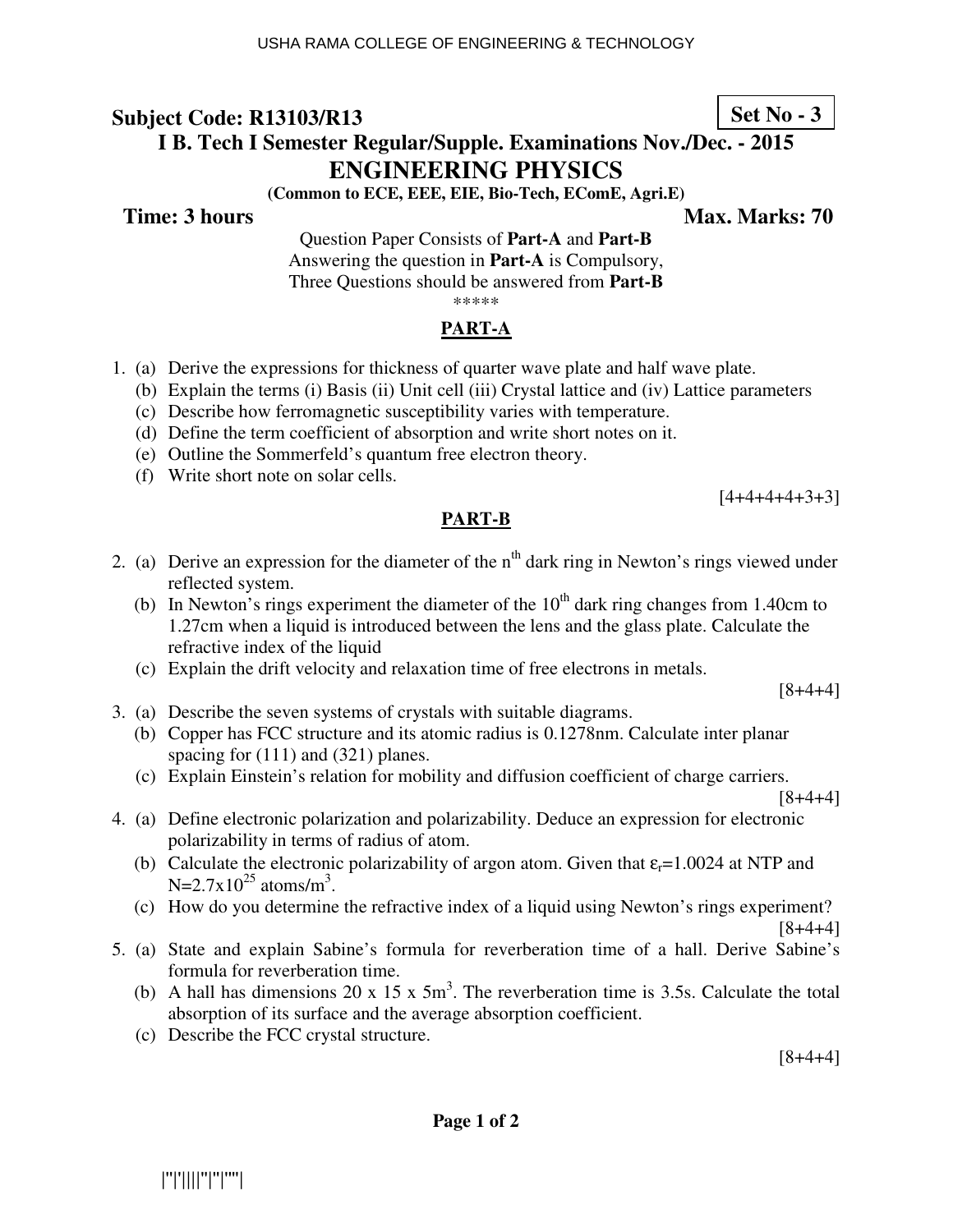#### USHA RAMA COLLEGE OF ENGINEERING & TECHNOLOGY

# **Subject Code: R13103/R13**

- 6. (a) How does the band theory of solids lead to the classification of solids into conductors, semiconductors and insulators?
	- (b) Calculate the drift velocity of conduction electrons in copper at a temperature of 300K when a copper wire of length 2m and resistance 0.02Ω carries a current of 15A. Given that mobility of the electrons is  $4.3 \times 10^{-3} \text{ m}^2/\text{Vs}.$
	- (c) How does a SQUID work?

[8+4+4]

**Set No - 3**

- 7. (a) Derive an expression for carrier concentration in an n-type semiconductor.
	- (b) The energy gap of Si is 1.1eV. The average electron effective mass is  $0.31$ m<sub>e</sub>, where m<sub>e</sub> is the free electron mass. Calculate the concentration of electrons in the conduction band of Si at room temperature, T=300K. Assume that  $E_F = E_g/2$ .
	- (c) Explain in detail the acoustic demands of a hall.

[8+4+4]

\*\*\*\*\*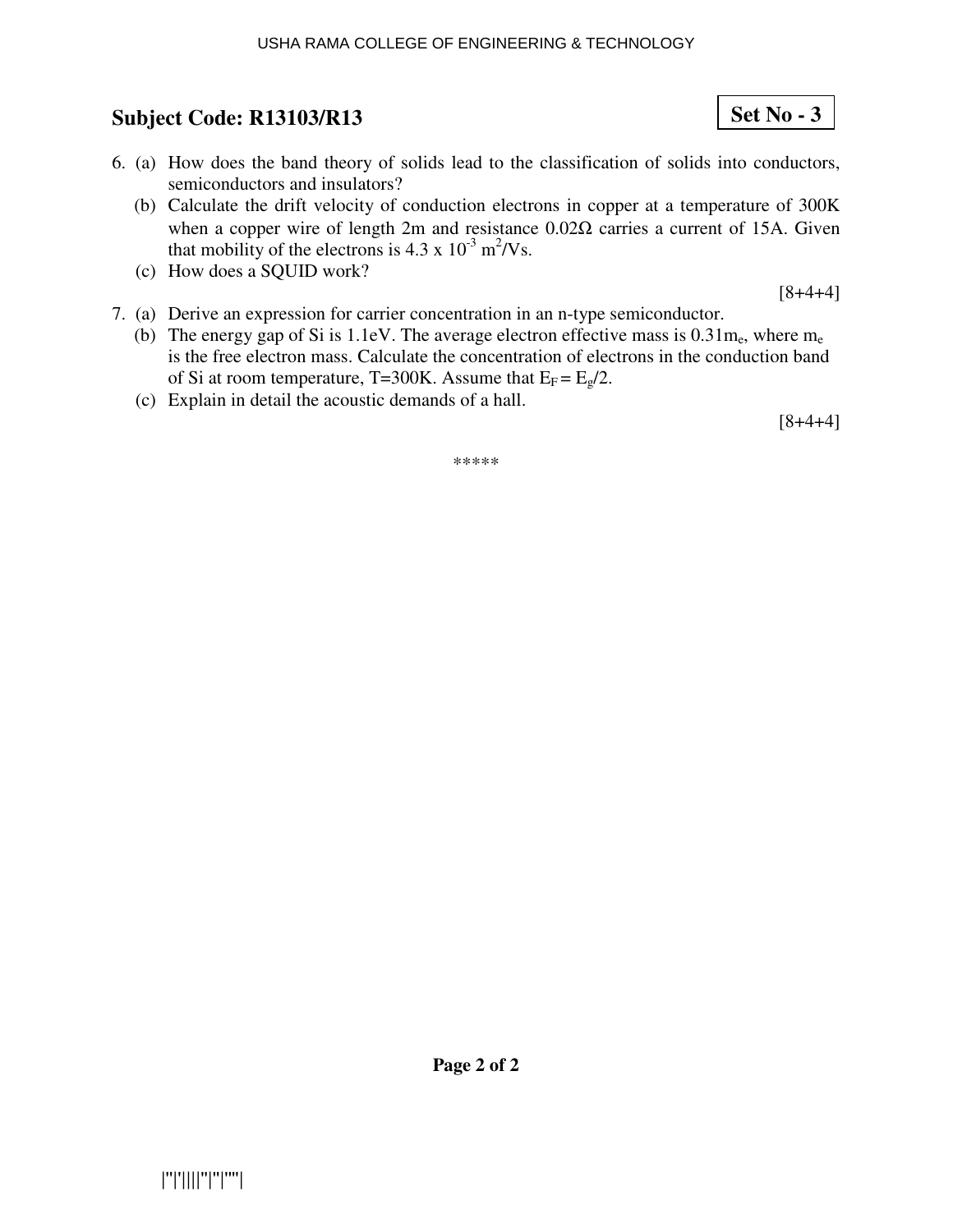# **I B. Tech I Semester Regular/Supple. Examinations Nov./Dec. - 2015 ENGINEERING PHYSICS**

**(Common to ECE, EEE, EIE, Bio-Tech, EComE, Agri.E)** 

**Time: 3 hours Max. Marks: 70 Max. Marks: 70** 

Question Paper Consists of **Part-A** and **Part-B** Answering the question in **Part-A** is Compulsory, Three Questions should be answered from **Part-B**

\*\*\*\*\*

#### **PART-A**

- 1. (a) Discuss in detail the phenomenon of double refraction.
	- (b) Explain how X-rays can be made to diffract?
	- (c) Explain Meissner effect in superconductors.
	- (d) Explain the terms 'Reverberation' and 'Reverberation time'.
	- (e) Define relaxation time and mobility of charge carriers.
	- (f) Describe the working of an LED.

 $[4+4+4+4+3+3]$ 

## **PART-B**

- 2. (a) Analyze qualitatively Fraunhofer diffraction at double slit with suitable diagrams.
	- (b) A plane transmission grating with 5000 lines/cm gives a second order diffraction maximum at an angle of  $30^{\circ}$  from the central maximum. Find (i) the wavelength of light diffracted and (ii) the maximum order of diffraction possible.
	- (c) Write down any four applications of Hall effect.

[8+4+4]

- 3. (a) Define the terms coordination number, atomic radius and packing density. Calculate these factors for simple cubic, body centered cubic and face centered cubic crystals.
	- (b) A beam of X-rays of wavelength 0.071nm is diffracted by (110) plane of rock salt with lattice constant of 0.28nm. Find the glancing angle for the second order diffraction.
	- (c) What are the drawbacks of classical free electron theory?

 $[8+4+4]$ 

- 4. (a) Distinguish between ferro, anti-ferro and ferri magnetic materials in terms of susceptibility and its dependence on temperature.
	- (b) An electron is moving in a circular orbit of radius  $0.62 \times 10^{-10}$ m. The electron performs 10<sup>15</sup> revolutions per second. Determine the magnetic moment associated with the orbital motion of the electron.
	- (c) State and explain Eyring's formula.
- 5. (a) By using Gauss divergence and Stokes theorems convert Maxwell's equations from differential form to integral form.
	- (b) Explain lasing action in a three level system.
	- (c) Deduce the Claussius-Mossotti relation for dielectrics.

[8+4+4]

 $[8+4+4]$ 

**Page 1 of 2** 

**Set No - 4**